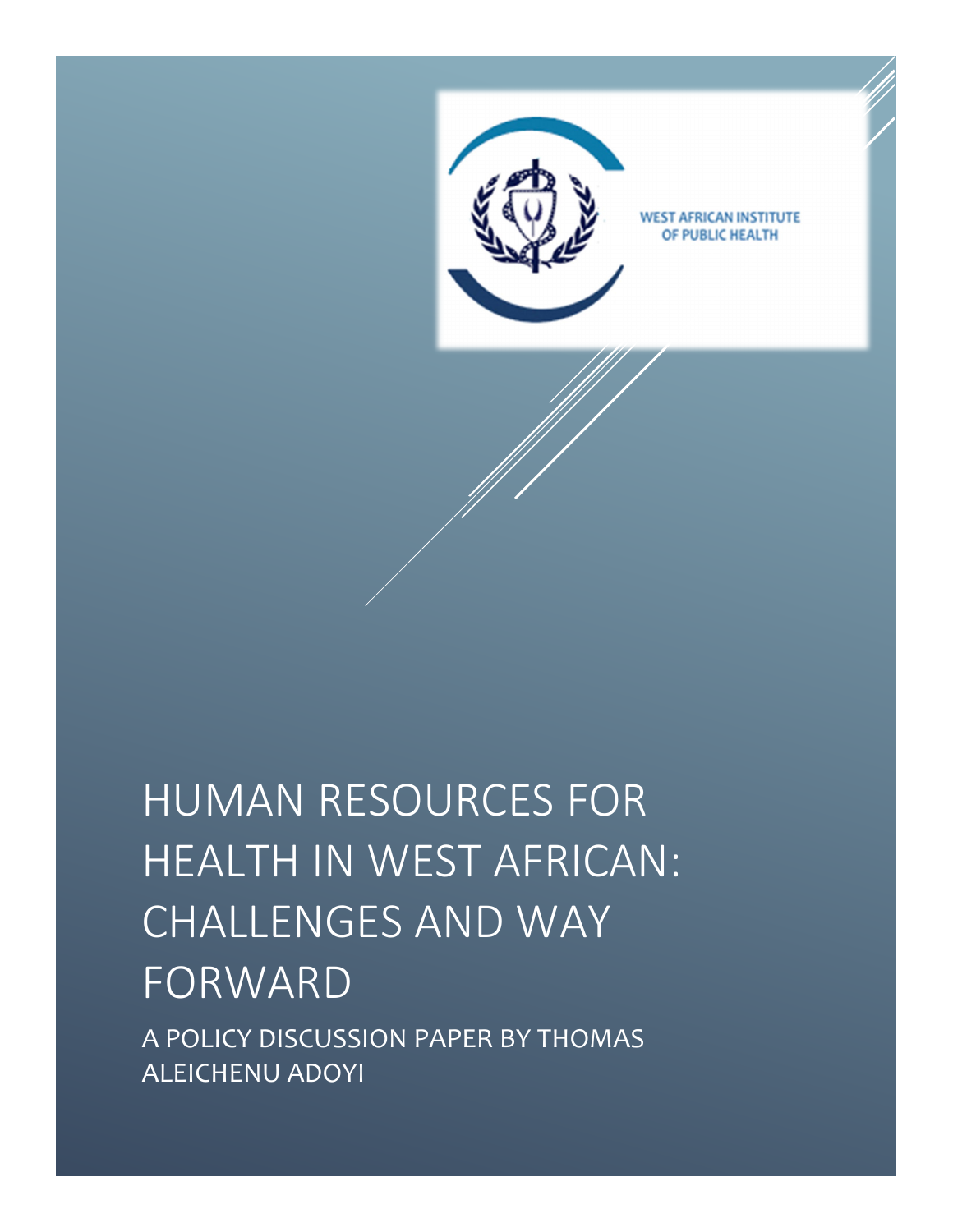# **HUMAN RESOURCES FOR HEALTH IN WEST AFRICAN: CHALLENGES AND WAY FORWARD**

A Policy Discussion Paper by THOMAS ALEICHENU ADOYI

Programme Assistant, West African Institute of Public Health [tadoyi@publichealth-edu.org](mailto:tadoyi@publichealth-edu.org) 

© September 2021



**Disclaimer:** This policy brief is the work of the author and perspectives may not necessarily represent the position of the West African Institute of Public Health.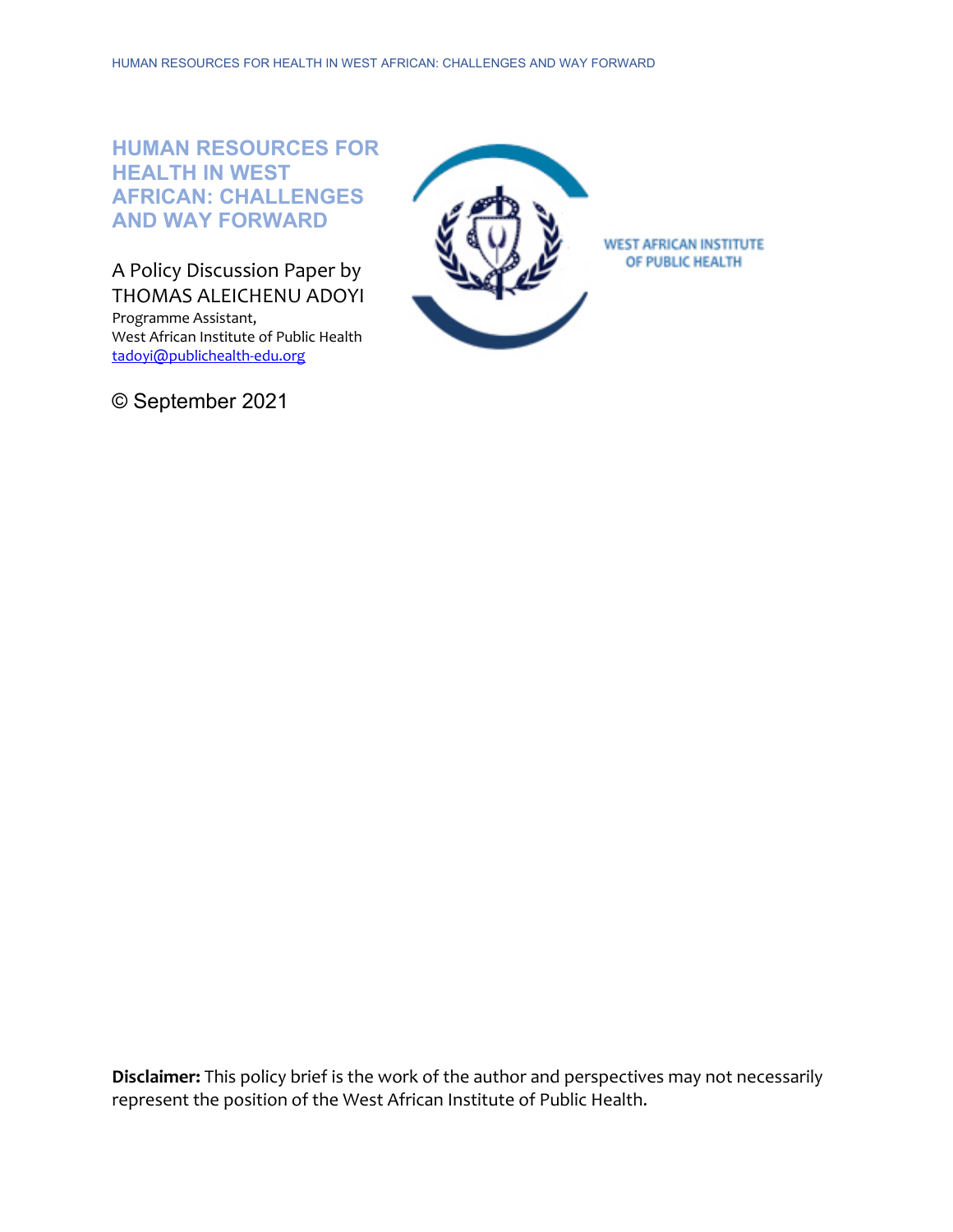#### **BACKGROUND**

 $\overline{a}$ 

Human Resources for Health (HRH) are the foundation and driving force behind health systems and must be sufficient if the Sustainable Development Goal (SDG) in health is to be met. However, for decades, West African governments have attempted to address gaps in human resources for the health sector as part of efforts towards improving access to quality health care and achieving the Sustainable Development Goal (SDG) in health. In most of Africa, there is still a shortage of qualified human resources in the healthcare sector<sup>1</sup>.

Furthermore, the WHO's A Universal Truth: No Health Without a Workforce report of 2013, stated that 70 percent of African countries failed to achieve the minimum threshold of 22.8 competent health professionals (midwives, nurses, and doctors) per 10,000 people. For example, Nigeria has a doctor-to-patient ratio of only 1 per 2,000 people while Kenya has a ratio of 1 per 5,000 inhabitants. This falls short of the standard WHO criterion. The report also established that Africa has only 3% of the global health workforce and 24% of the global diseases burden, despite having 11% of the global population<sup>2</sup>. It has become imperative for countries to understand the health workforce's shortage.

The availability, distribution, and accessibility of a trained health workforce have a significant impact on the ability of health systems to provide high-quality health care to all populations at any given time. Also, the goal of universal health care included in the Sustainable Development Goals (SDGs) relies largely on a responsive health workforce to meet its health system needs. A key objective of the WHO Global Strategy on Human Resources for Health: Workforce 2030, which was adopted at the World Health Assembly in May 2016, is to link investments in the health workforce to "improvements in health outcomes, social welfare, job creation, and economic growth," arguing that doing so can yield a triple return on investment of improved health outcomes, global health security, and economic growth<sup>3</sup>. However, HRH development has received a smaller share of overall government investment in Africa over the years, accounting for 29.5 percent of total government spending, compared to 49.8 percent in the Americas and 42.2 percent globally<sup>4</sup>.

The impact of the COVID 19 epidemic, the increasing prevalence of non-communicable diseases, and brain drain in the health industry across West Africa have resulted in an uneven distribution of competent health professionals across Africa. The latter has worsened the scarcity of healthcare personnel resources, demanding active action by countries to address the issue. This article will delve into the problems and prospects for HRH <sup>[1](#page-2-0)</sup>in West Africa. It will also highlight ways to develop relationships in the region's human resources for health.

<span id="page-2-0"></span><sup>&</sup>lt;sup>1</sup>Dalton SC. The current crisis in human resources for health in Africa: the time to adjust our focus is now. Transactions of the Royal Society of Tropical Medicine and Hygiene 2014; 108:526-7.

<sup>2</sup> Universal Truth: NO Health without a workforce Third Global Forum on Human Resources for Health Report. Global Health Workforce Alliance, World Health Organization 2013 http://www.who.int/workforcealliance/knowledge/resources/hrhreport2013/ en/index.html

<sup>3</sup>WHO. Global Strategy on Human Resources for Health: Workforce 2030. 2016. http://who.int/hrh/resources/globstrathrh-2030/en/. Accessed 9 June 2016.

<sup>4</sup>Hernandez, P., Drager, S., Evans, D. B., Tan-Torres Edejer, T., Dal Poz, M. R. 2006. Measuring expenditure for the health workforce: evidence and challenges. Evidence and Information for Policy. World Health Organization. Geneva. March 2006.

<sup>5</sup> Scheil-Adlung X. Health workforce benchmarks for universal health coverage and sustainable development. *Bull World Health Organ.* 2013; 91:888.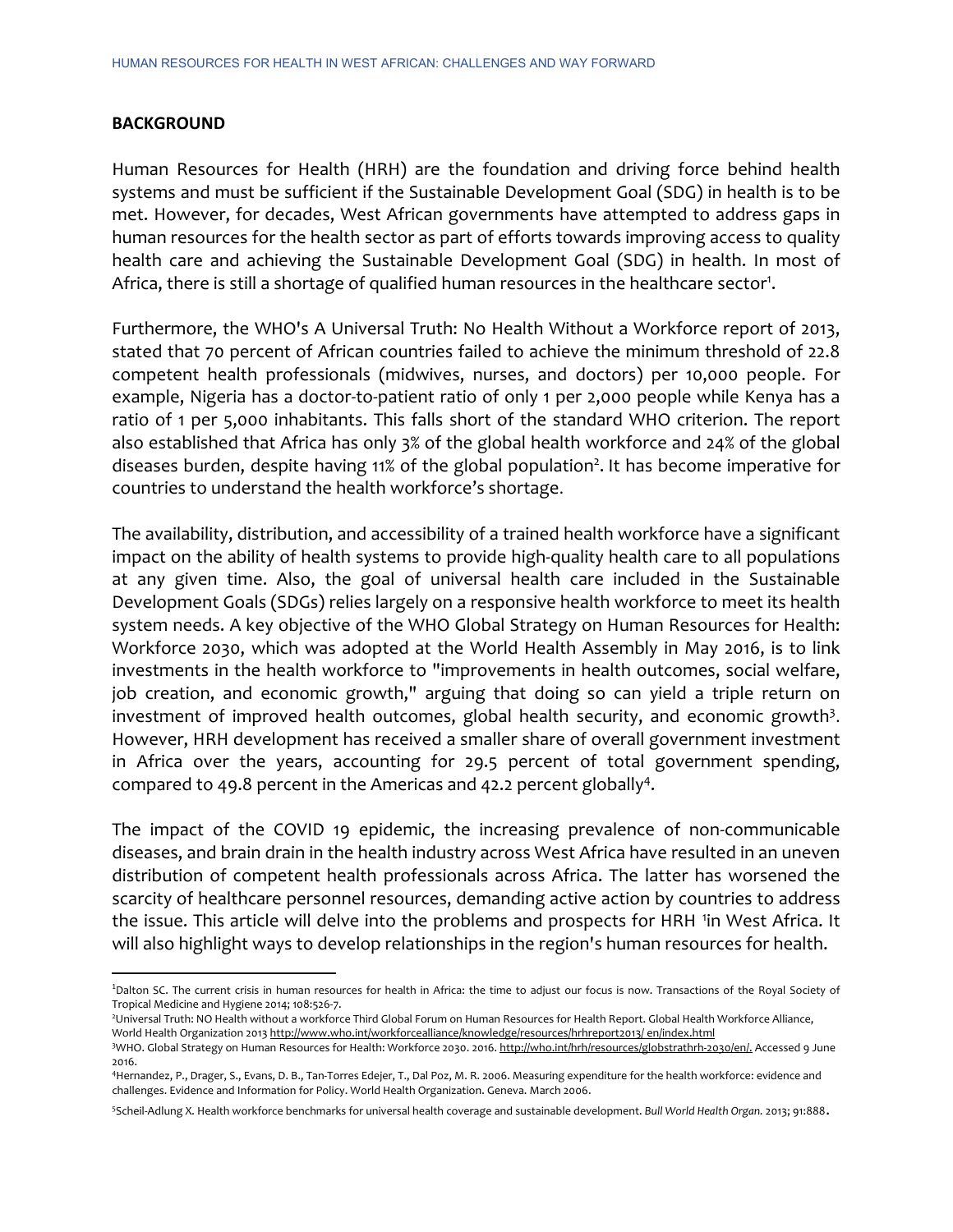### **STRATEGIC ISSUES:**

In most African countries and other middle-income countries, Human Resource for Health continues to face challenges such as professional migration to industrialized nations (brain drain), poor incentives, uneven distribution, skills and so on, all of which undermine the attainment of universal health coverage and sustainable development<sup>5,6</sup>. For instance, there has been frequent strikes by the health workers in Nigeria, including resident doctors, and a growing urgency among healthcare workers to leave the country for greener pastures7 . This is because a good healthcare delivery system requires an optimal number and type of health personnel, as well as the appropriate resources and incentives<sup>8</sup>.

Similarly, access to quality services is reliant on the existence of a health workforce capable of meeting needs and working in decent conditions, as defined by training institutions, appealing employment, good career prospects, fair remuneration, adequate social protection, and a safe work environment as described in the ILO nursing personnel convention No.149 9.

Various measures are being implemented by governments to attract and retain health personnel in rural and other difficult locations. These are influenced by global guidelinedgs and commitments to some extent, with some progress reported in implementing World Health Organization (WHO) recommendations on recruiting students from rural backgrounds, locating training institutions in rural areas, and providing financial incentives, scholarships, and other benefits to health workers serving in such areas<sup>10</sup>. For example, in October 2011, South Africa embraced, contextualized, and launched these guidelines and policy, making it a call to action for countries with large rural populations, such as Nigeria, to adapt global principles to their local contexts<sup>11</sup>.

#### **TRENDS AND CHALLENGES FOR HRH**

 $\overline{a}$ 

Human resources for health in the West African sub-region are plagued by a complex set of challenges, which vary across the member countries. However, the following are some of the common issues identified:

7 Hagopian, A., Thompson, M. J., Fordyce, M., Johnson, K. E., & Hart, L. G. (2004). The migration of physicians from Sub-Saharan Africa to the United States of America: Measures of the African brain drain. Human Resources for Health,2(1), 1-10. doi:10.1186/1478-4491-2-17

8Anand S and Bärnighausen T. (2012) Health workers at the core of the health system: framework and research issues. Health Policy; 105:185-91. [http://dx.doi.org/10.1016/j.healthpol.2011.10.012 PMID:22154420](http://dx.doi.org/10.1016/j.healthpol.2011.10.012%20PMID:22154420)

9International Labour Organization [Internet]. C149 – Nursing Personnel Convention, 1977 (No. 149). Geneva: ILO; 2012. Available from: http://www.ilo.org/dyn/normlex/en/f?p=NORMLEXPUB:12100:0::NO:12100:P12100\_ILO\_CODE:C149 [accessed 25 July 2013].

<sup>6</sup>Campbell J. The route to effective coverage is through the health worker: there are no shortcuts. *Lancet.* 2013; 381:725. Doi: 10.1016/S0140- 6736(13)60579-6.

<sup>10</sup>Dolea, C, Stormont, L, and Braichet, J.M. 2010. "Evaluated Strategies to Increase Attraction and Retention of Health Workers in Remote and Rural Areas." Bulletin of the World Health Organization 88(5): 379-385.

<sup>11</sup>Human resources for health South Africa 2030. Pretoria: National Department of Health; 2011.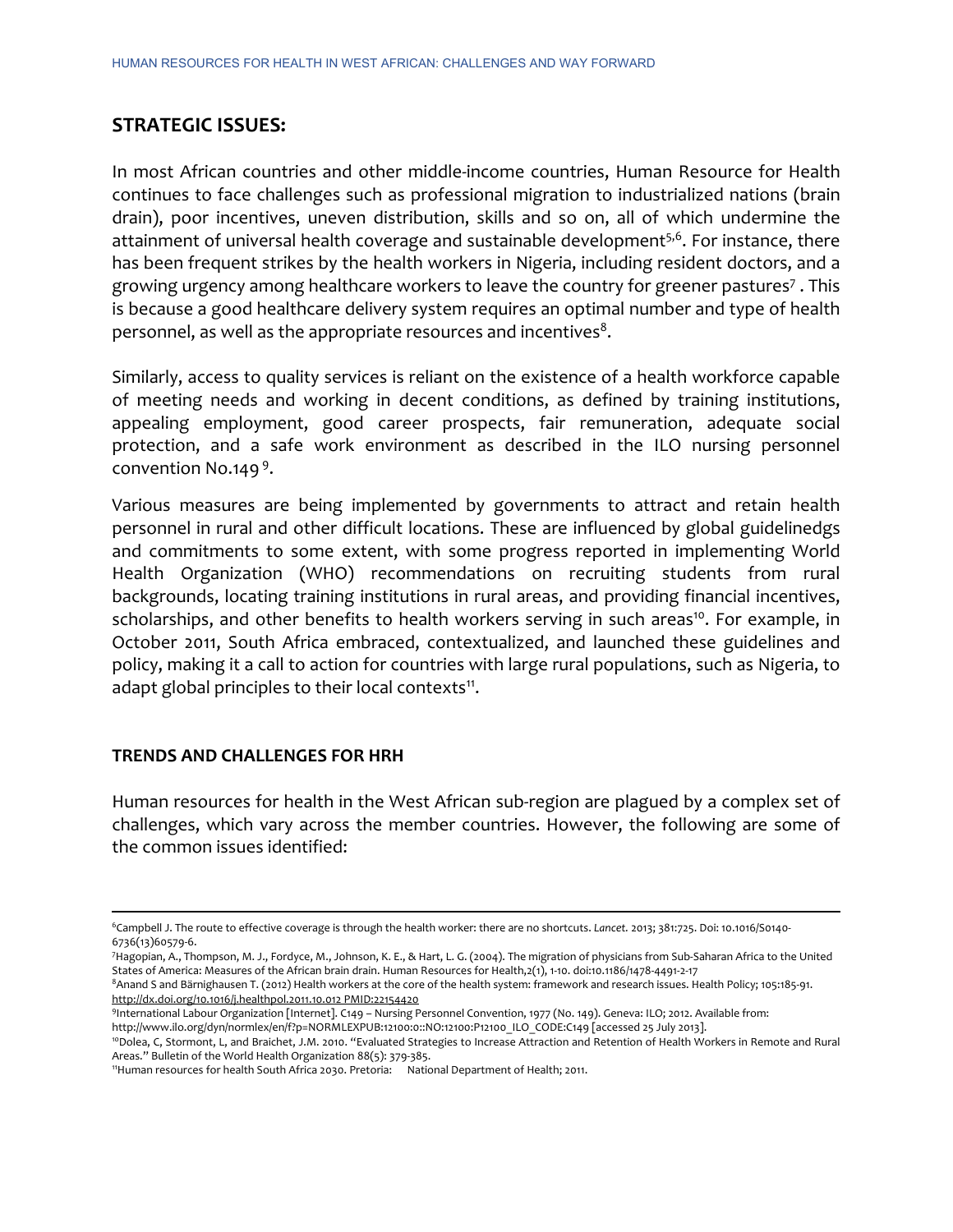**Inadequate numbers of health care workers:** For many years, the shortage of qualified health care personnel in most of Africa has been a serious concern for the region's health sector. In the 1980s, one doctor served 10,800 individuals in Sub-Saharan Africa, compared to 1400 and 300 in affluent and industrialized countries, respectively, according to available data<sup>12</sup>. This disparity has persisted over the years; according to Statistical 2020, Sierra Leone had an average of 0.3 medical doctors per 10, 000 population, while Nigeria had 7.8 (The highest and lowest in West Africa respectively) as of April 2020. These numbers are among the lowest in the world<sup>13</sup>.

**Inadequate training capacity:** The World Bank linked the HRH dilemma in poor nations to a shortage of tertiary institutions, which are often underfunded and lack suitable facilities, according to research published in 2000<sup>14</sup>. In West Africa, there are just a few public health training facilities, most of which are government-run and underfunded. Higher-level specialists with high entry-level qualifications are prioritized in the healthcare profession, whereas middle- and lower-level practitioners are overlooked. Also, the training needs of health personnel are seldom updated and utilized in curriculum development, while in some cases; there are shortages of tutors, mostly due to the lack of attractiveness of the job.

It is crucial for governments in West Africa to increase funding and management of training for health professionals. Training needs of personnel should be updated regularly, and adequate measures should be put in place to ensure that the identified needs and emerging circumstances inform curriculum development to address the changing public health landscape in the region. This should include a strategy for the proper regulation of private training institutions as well.

**Low pay/ compensation for health workers, and poor healthcare infrastructure:** The low pay of healthcare workers and poor infrastructure has contributed in no small measure to the brain drain witnessed in the health sector of West African countries. The Abuja Declaration, <sup>[2](#page-4-0)</sup>which calls for allocating 15% of the national budget to the health sector, has not been met <sup>[3](#page-4-1)</sup>by most health ministries<sup>15</sup>. In addition to poor infrastructure, the human resources development departments in the health ministry of most West African countries are poorly structured, ill-equipped, and thereby unable to influence policy decisions that favor the sector - African Health Monitor 2007<sup>16</sup>.

 $\overline{a}$ 

<span id="page-4-0"></span><sup>&</sup>lt;sup>12</sup> Anyangwe, S. C. E., & Mtonga, C. (2007). Inequities in the global health workforce: The greatest impediment to health in Sub-Saharan Africa. International Journal of Environmental Research and Public Health, 4(2), 93-100. doi:10.3390/ijerph2007040002 1[3https://www.statista.com/statistics/1122671/density-of-medical-doctors-in-west-africa-by-country/](https://www.statista.com/statistics/1122671/density-of-medical-doctors-in-west-africa-by-country/)

<sup>&</sup>lt;sup>14</sup>World Bank. 2000. Higher Education in Developing Countries: Peril and Promise. Washington, D.C.: The Task Force on Higher Education and Society 15Agnes Gatome-Munyua and Nkechi Olalere. Public financing for health in Africa: 15% of an elephant is not 15% of a chicken. Africa Renewal: October 2020

<span id="page-4-1"></span><sup>16</sup>WHO. African Health Monitor- Crisis in Human Resources for Health in the African Region. 2007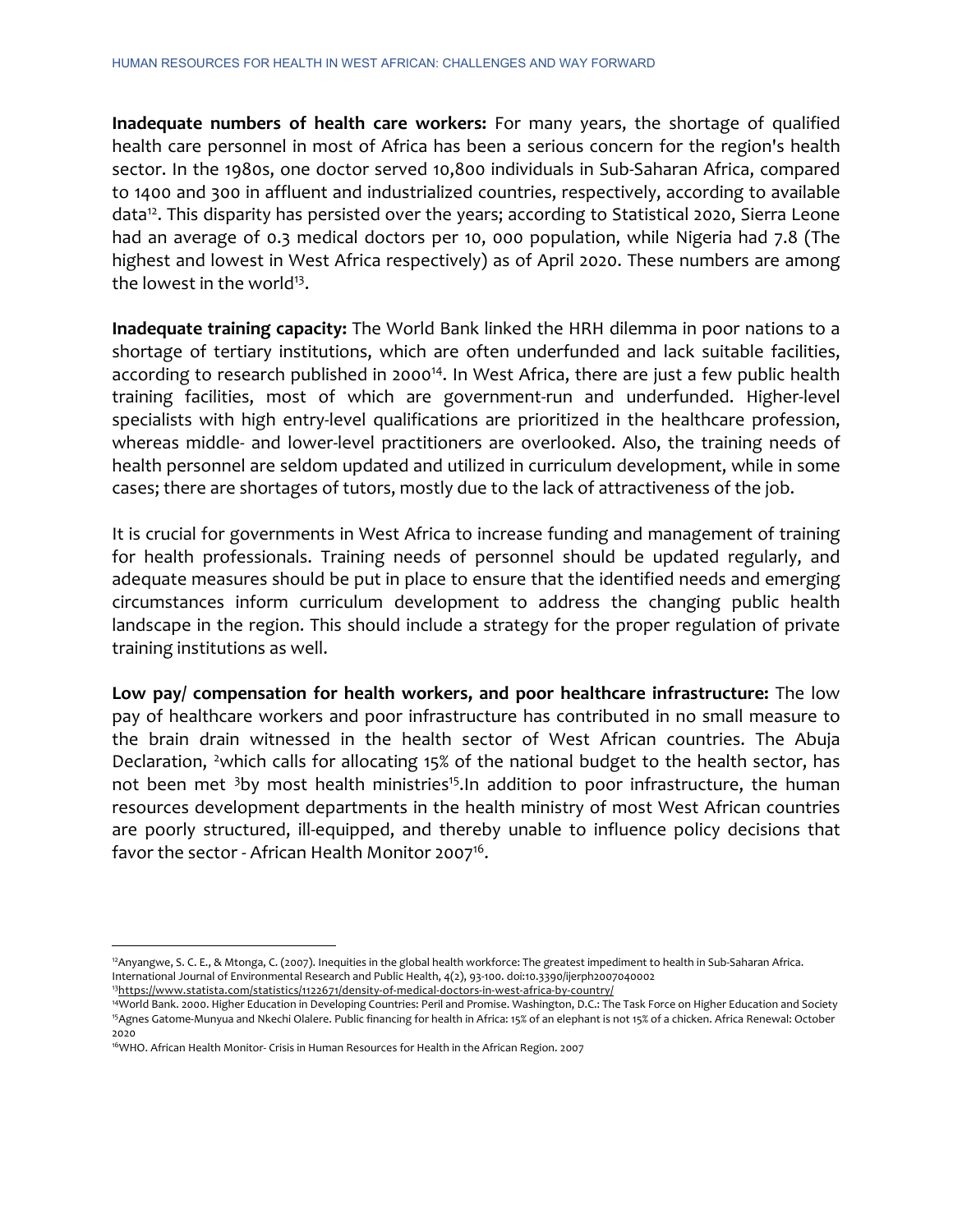**Brain drains, migration of health workers:** The spate of migration among health workers from West Africa to developed countries in recent years is alarming. Between 2015 and July 2021, 4,528 Nigerian-trained medical doctors migrated to the United Kingdom to practice, according to the British Medical Council, which is responsible for regulating and maintaining a register of medical practitioners in the UK<sup>17</sup>. In addition, according to a 2017 poll conducted by NOI Polls and Nigeria Health Watch, eight out of ten Nigerian doctors want to work overseas, with the majority preferring the United States, United Kingdom, Canada, Australia, and the United Arab Emirates<sup>18</sup>. This poses a serious threat to the health sector in the region and can be a barrier to achieving the SDGs in health and wellbeing. Low work satisfaction, poor salaries, and the huge knowledge gap that exists in the medical practice abroad are some of the top reasons for the brain drain in the sector.

**Poor distribution of health workers:** The distribution of healthcare workers is often skewed in favor of urban areas to the disadvantage of rural areas in most developing countries, including in West Africa. Poor social amenities in rural areas; housing, schools for children, utilities, and poor incentives discourage healthcare workers from accepting postings to rural areas, while some lobby to remain in the cities.

## **POLICY IMPLICATIONS :**

 $\overline{\phantom{a}}$  , where  $\overline{\phantom{a}}$  , where  $\overline{\phantom{a}}$  , where  $\overline{\phantom{a}}$ 

The second National Strategic Health Development Plan 2018–2022 emphasizes the importance of developing a policy and strategic framework for HRH development and management, strengthening institutional capacity for HRH policy, planning, and management, increasing the capacity and relevance of HRH training, upgrading health workers' competencies and performance, and promoting HRH research development<sup>19</sup>.

However, the poor health indices in the region mirror the inability of the health systems to meet population health demand, particularly in the areas of trained HRH and health infrastructure (Facilities, equipment, drugs, etc.). There is the need for countries in West Africa to revisit this.

The preference for training top cadre health care workers, and uneven distribution of HRH between urban and rural populations, also add to the myriad of factors that deny access to health for most of the region's population. In addition, HRH's over-reliance on donor and partner funds presents problems with service coordination, training needs, and overall strategic priorities. Deliberate and coordinated efforts are therefore required, with a longerterm focus to ensure equity in the distribution of HRH to the urban and rural facilities.

The migration of health workers to seek greener pastures in the developed countries is alarming, coupled with the COVID 19 epidemic, which has lately raised the burden on health systems and personnel, adding to the urgency to address the regional health personnel issue. This situation is further exacerbated by the frequent industrial conflicts between

<sup>174,528</sup> Nigerian doctors moved to UK in six years - Council. [Last accessed on 2021 Sep 14]. Available from[: https://punchng.com/4528-nigerian](https://punchng.com/4528-nigerian-doctors-moved-to-uk-in-six-years-council/)[doctors-moved-to-uk-in-six-years-council/](https://punchng.com/4528-nigerian-doctors-moved-to-uk-in-six-years-council/)

<sup>1</sup>[8https://noi-polls.com/new-survey-reveals-8-in-10-nigerian-doctors-are-seeking-work-opportunities-abroad/](https://noi-polls.com/new-survey-reveals-8-in-10-nigerian-doctors-are-seeking-work-opportunities-abroad/)

<sup>19</sup>National Strategic Health Development Plan II (2018 2022)<https://www.health.gov.ng/doc/NSHDP%20II%20Final.pdf>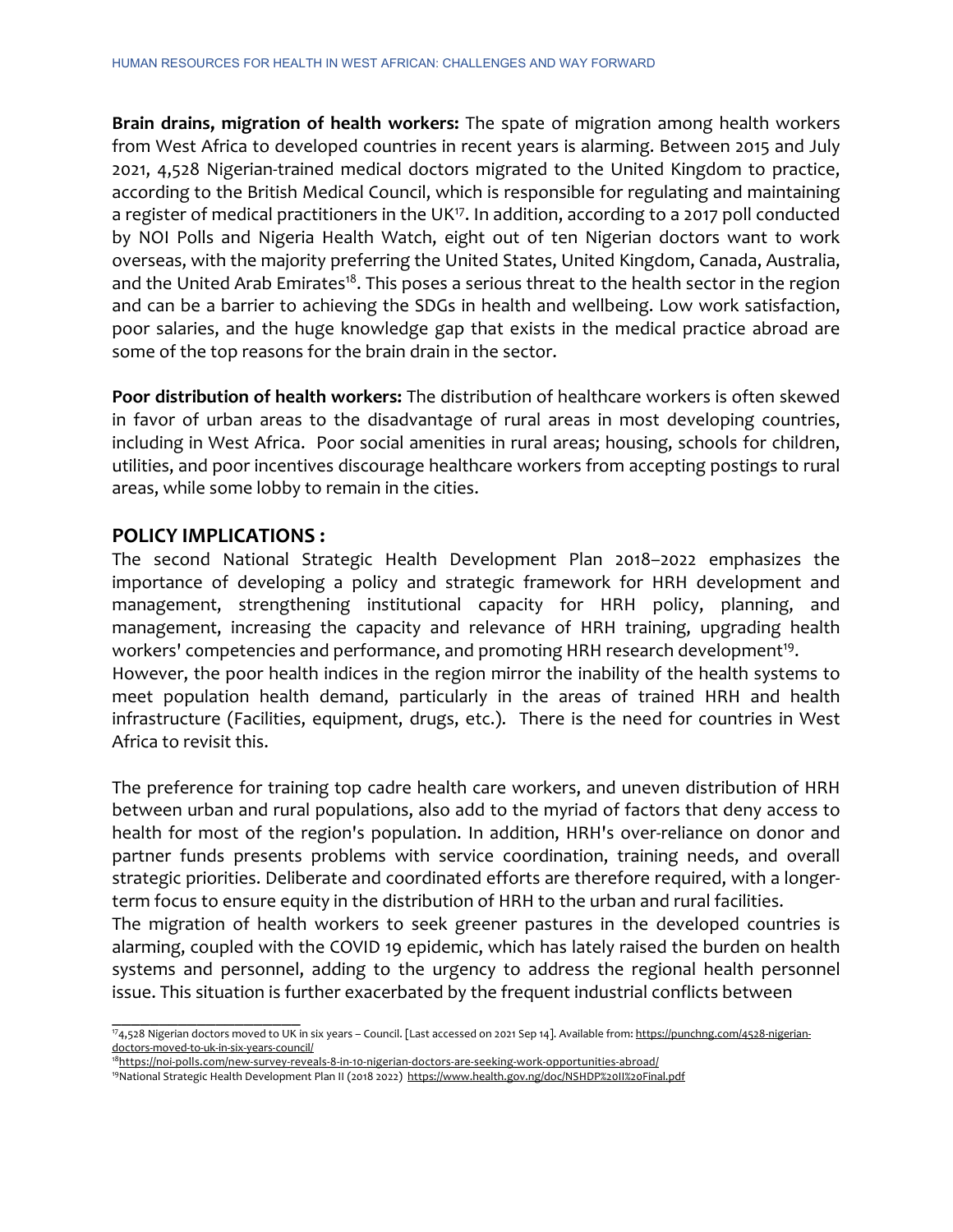health workers and the government, which should be checked by reviewing the emoluments of health workers and providing adequate infrastructure, including drugs, equipment, and logistics, to create an enabling environment to pull health workers to work at home.

Governments should make efforts to increase training capacity, as well as improve retention and management of the health workforce. A revised wage structure for health workers accompanied by the provision of adequate equipment, safe workspaces, and other incentives should be part of these efforts.

#### **RECOMMENDATIONS:**

Addressing the health sector human resources crisis in West Africa requires a strong commitment by the national and sub-national governments to prioritize actions through policies that will attract and retain trained health workers. Such actions and policies should aim to address the underlying causes of attrition and brain drain in the sector, especially low pay, and poor public health infrastructure.

Given that a strong health system depends a lot on adequate health care workers, it is also important for governments to strengthen policies to guide recruitment, distribution, retention, and productivity of personnel. Measures such as adopting new approaches to staff training, strengthening workforce management, and reasonable incentives to mitigate challenges associated with retention and distribution of health care personnel should be prioritized.

Task shifting and task sharing policy should be enforced to scale up access to effective and evidence-based essential health services while harmonizing strategies for social and economic development. Also, focus on the human resources development needs of priority health programs and aim to integrate these into a primary healthcare framework.

It is no gainsaying that infrastructure in West Africa's health sector needs a complete overhaul in terms of upgrading facilities, ensuring availability of drugs, and adequate logistics, the absence of which has contributed to the exodus of health workers in the region to developed countries. To achieve this, national and state governments need to increase funding for the health sector. During the Abuja declaration in 2001, the heads of government in Africa pledged to allocate 15% of their countries' annual budget to improve the health sector. Unfortunately, this has not been met.

#### **CONCLUSION**

Human resources for health (HRH) are the building block and at the same time the drivers of health systems. Building sustainable, effective, and efficient health care systems greatly depends on the availability of adequate health workforces. The availability, stability, and efficiency of the health workforce are all influenced by policies such as recruitment and